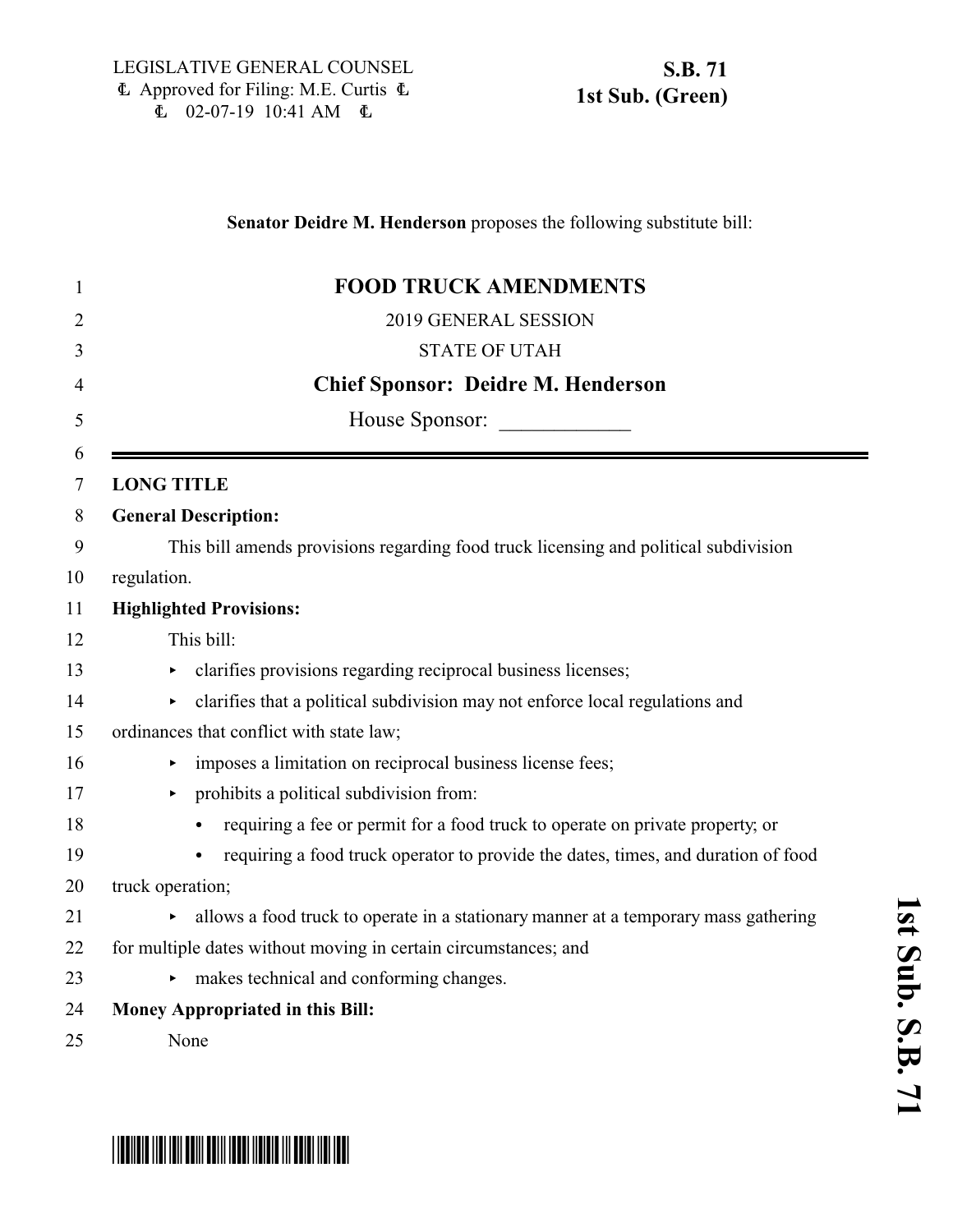## <span id="page-1-0"></span>**1st Sub. (Green) S.B. 71 02-07-19 10:41 AM**

| <b>Other Special Clauses:</b>                                                                      |
|----------------------------------------------------------------------------------------------------|
| None                                                                                               |
| <b>Utah Code Sections Affected:</b>                                                                |
| <b>AMENDS:</b>                                                                                     |
| 11-56-103, as last amended by Laws of Utah 2018, Chapter 172                                       |
| 11-56-105, as enacted by Laws of Utah 2017, Chapter 165                                            |
| 11-56-106, as last amended by Laws of Utah 2018, Chapter 172                                       |
| Be it enacted by the Legislature of the state of Utah:                                             |
| Section 1. Section 11-56-103 is amended to read:                                                   |
| 11-56-103. Licensing -- Reciprocity -- Fees.                                                       |
| (1) A political subdivision may not:                                                               |
| (a) require a separate license or fee beyond the initial or reciprocal business license            |
| described in Subsection $(2)$ and the fee [for the operation of a] described in Subsection $(3)$ , |
| regardless of whether the food truck operates in more than one location or on more than one        |
| day within the political subdivision in the same calendar year;                                    |
| (b) require a fee for each employee the food truck operator employs; or                            |
| (c) as a business license qualification, require a food truck operator or food truck               |
| vendor to:                                                                                         |
| (i) submit to or offer proof of a criminal background check; or                                    |
| (ii) demonstrate how the operation of the food truck will comply with a land use or                |
| zoning ordinance at the time the operator or vendor applies for the business license.              |
| (2) (a) A political subdivision shall grant a business license to operate a food truck             |
| within the political subdivision to a food truck operator who has obtained a business license to   |
| operate a food truck in another political subdivision within the state if the food truck operator  |
| presents to the political subdivision:                                                             |
| (i) a current business license from the other political subdivision within the state;              |
| (ii) a current health department food truck permit from a local health department within           |
| the state; and                                                                                     |
| (iii) a current approval of a political subdivision within the state that shows that the           |
| food truck passed a fire safety inspection that the other political subdivision conducted in       |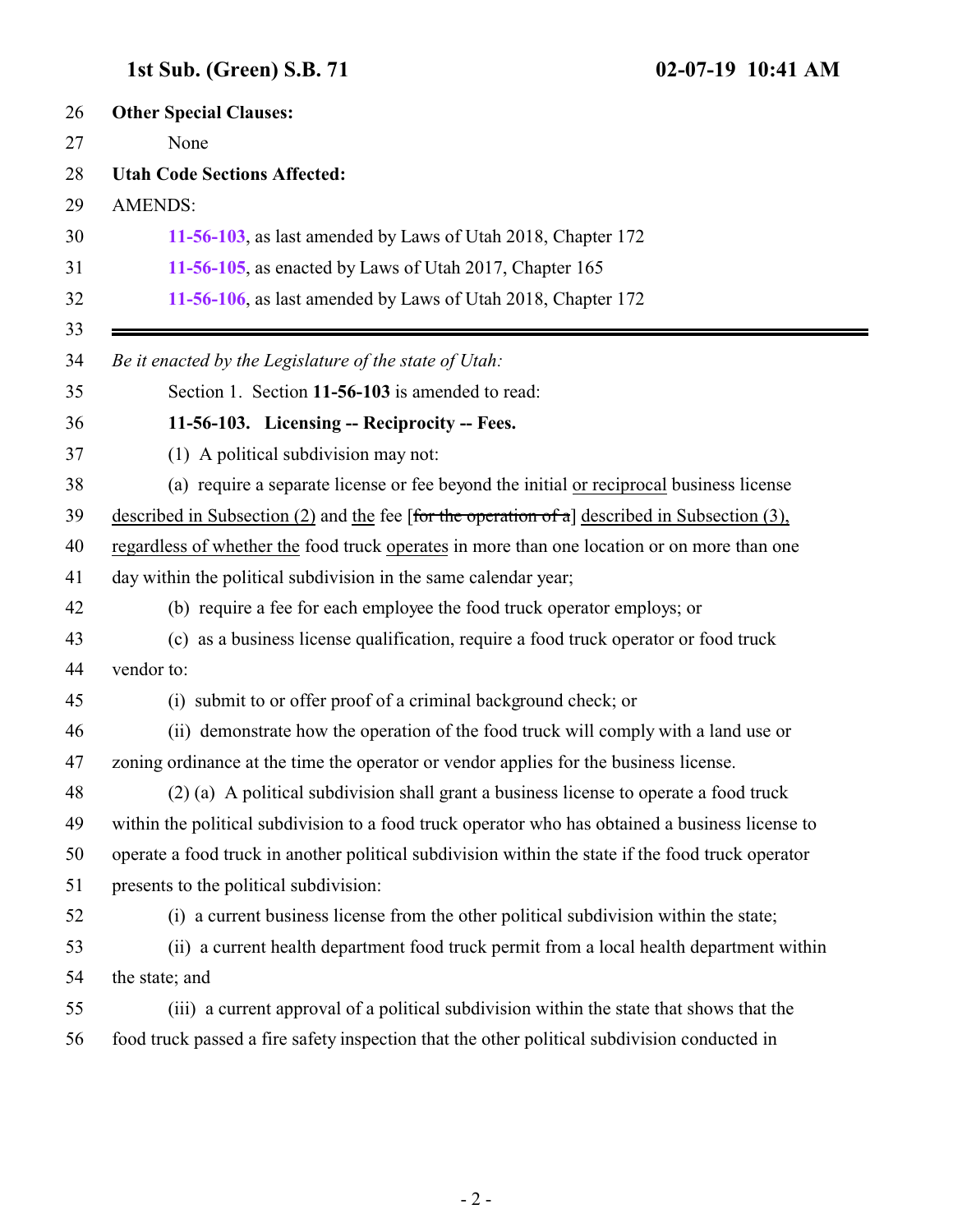<span id="page-2-0"></span> accordance with Subsection [11-56-104](http://le.utah.gov/UtahCode/SectionLookup.jsp?section=11-56-104&session=2019GS)(4)(a). (b) If a food truck operator presents the documents described in Subsection (2)(a), the political subdivision may not: (i) impose additional license qualification requirements on the food truck operator before issuing a license to operate within the political subdivision, except for charging a fee in accordance with Subsection (3); or (ii) issue a license that expires on a date earlier or later than the day on which the 64 license described in Subsection  $(2)(a)(i)$  expires. (c) Nothing in this Subsection (2) prevents a political subdivision from enforcing the political subdivision's land use regulations, zoning, and other ordinances in relation to the operation of a food truck to the extent that the regulations and ordinances do not conflict with this chapter. 69 (3) (a) [A] For an initial business license, a political subdivision may only charge a licensing fee to a food truck operator in an amount that reimburses the political subdivision for 71 the actual cost of [regulating the food truck] processing the business license. (b) For a reciprocal business license that a political subdivision issues in accordance with Subsection (2), the political subdivision shall reduce the amount of the business licensing fee to an amount that: (i) accounts for the actual administrative burden on the political subdivision[.] for processing the reciprocal license; and (ii) does not exceed \$25. (4) Nothing in this section prevents a political subdivision from: (a) requiring a food truck operator to comply with local zoning and land use regulations to the extent that the regulations do not conflict with this chapter; (b) promulgating local ordinances and regulations consistent with this section that address how and where a food truck may operate within the political subdivision; (c) requiring a food truck operator to obtain an event permit, in accordance with Section [11-56-105](#page-2-0); or (d) revoking a license that the political subdivision has issued if the operation of the related food truck within the political subdivision violates the terms of the license. Section 2. Section **11-56-105** is amended to read: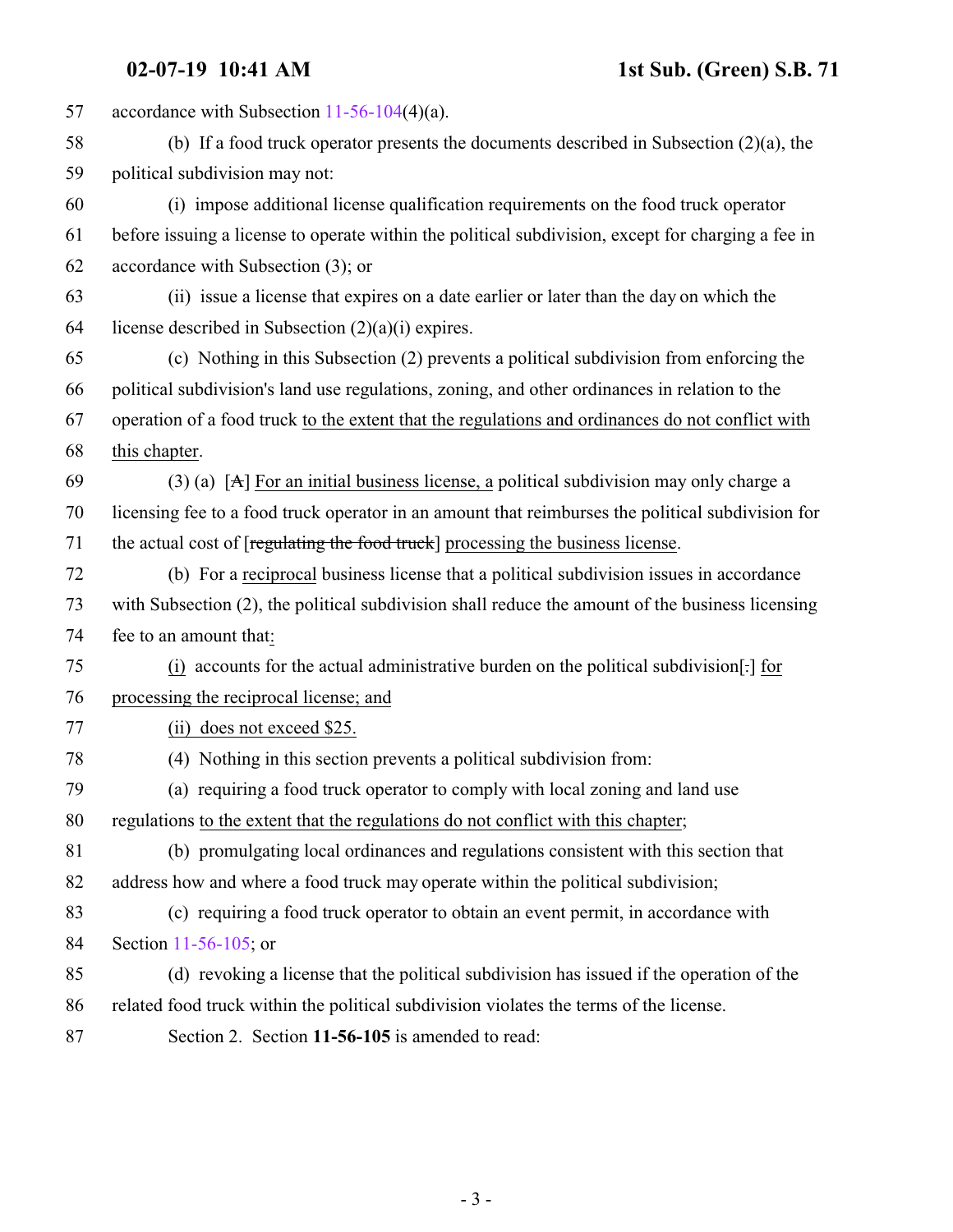## **1st Sub. (Green) S.B. 71 02-07-19 10:41 AM**

<span id="page-3-0"></span>

| 88  | 11-56-105. Food truck events.                                                                     |
|-----|---------------------------------------------------------------------------------------------------|
| 89  | (1) Subject to Subsection (4), a political subdivision may not require a food truck               |
| 90  | operator to pay any fee or obtain from the political subdivision [an event] any permit to operate |
| 91  | a food truck at a food truck event that takes place on private property within the political      |
| 92  | subdivision, regardless of whether the event is open or closed to the public.                     |
| 93  | (2) If the food truck operator has a business license from any political subdivision              |
| 94  | within the state, a political subdivision may not require a food truck operator to pay any fee or |
| 95  | obtain from the political subdivision an additional business license or permit to operate a food  |
| 96  | truck at a food truck event that:                                                                 |
| 97  | (a) takes place on private property within the political subdivision; and                         |
| 98  | (b) is not open to the public.                                                                    |
| 99  | (3) If a political subdivision requires an event permit for a food truck event, the               |
| 100 | organizer of the food truck event may obtain the event permit on behalf of the food trucks that   |
| 101 | service the event.                                                                                |
| 102 | (4) (a) Nothing in this section prohibits a county health department from requiring a             |
| 103 | permit for a temporary mass gathering.                                                            |
| 104 | (b) (i) A food truck operating at a temporary mass gathering that occurs over multiple            |
| 105 | days may operate in a stationary manner for up to five consecutive days without moving or         |
| 106 | changing location if the food truck maintains sanitary conditions and operates in compliance      |
| 107 | with the permitting requirements and regulations imposed on other food vendors at the             |
| 108 | temporary mass gathering.                                                                         |
| 109 | (ii) A county health department may not impose a requirement on a food truck                      |
| 110 | described in Subsection $(4)(b)(i)$ that the county health department does not impose on other    |
| 111 | food vendors operating at the temporary mass gathering.                                           |
| 112 | Section 3. Section 11-56-106 is amended to read:                                                  |
| 113 | 11-56-106. Food truck operation.                                                                  |
| 114 | A political subdivision may not:                                                                  |
| 115 | (1) entirely or constructively prohibit food trucks in a zone in which a food                     |
| 116 | establishment is a permitted or conditional use;                                                  |
| 117 | (2) prohibit the operation of a food truck within a given distance of a restaurant;               |
| 118 | (3) restrict the total number of days a food truck operator may operate a food truck              |